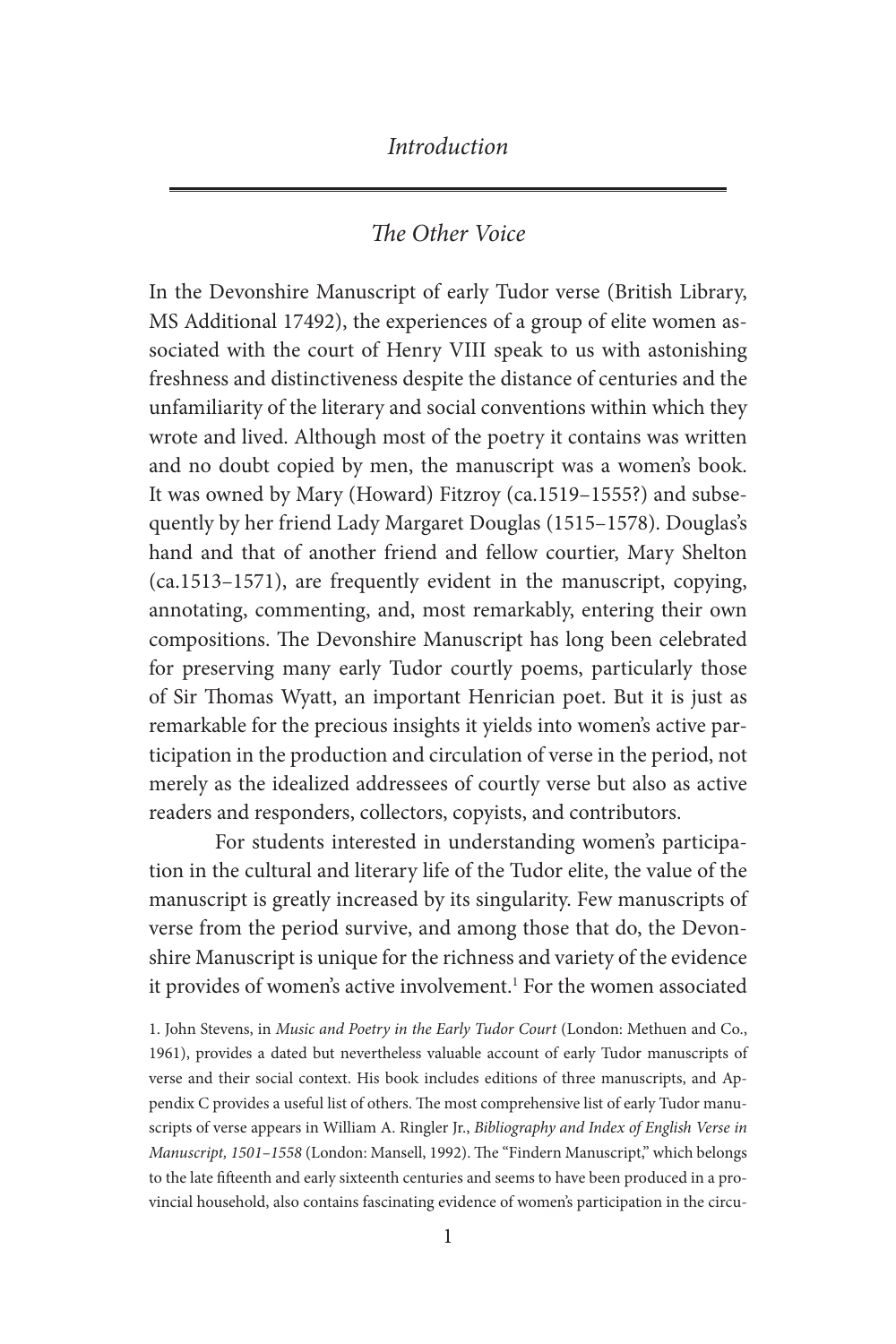#### 2 *Introduction*

with the manuscript, poetry clearly played a central role in honing their courtly skills, articulating their aspirations, and providing pleasure and, at times, solace. That the part of the female courtier was a difficult one, requiring considerable wit and tact, is suggested in Baldassare Castiglione's account of the arts of courting in *The Courtier*, first published in Italian in 1528.<sup>2</sup> He describes how female courtiers were expected to stimulate and manage the evening pastimes at the Renaissance court of Urbino. Castiglione's account is an idealized one, but it is at least suggestive of women's role in the aristocratic and courtly milieu in which the Devonshire Manuscript was produced. Glamorous as it might be, this role was clearly fraught with personal and social dangers. Castiglione's character Count Giuliano warns the female courtier that "she must observe a certain difficult mean, composed as it were of contrasting qualities, and take care not to stray beyond certain fixed limits."3

The Devonshire Manuscript has long been known to scholars of Tudor literature, but its significance as a testimony of the central role women played in the practice of courtly verse has only recently been recognized. Since the nineteenth century, the manuscript has been valued mainly as a source for the work of Sir Thomas Wyatt and for the insights it provides into the social context in which he and Henry Howard, Earl of Surrey, produced their poetry.<sup>4</sup> In this schol-

lation and possibly composition of courtly verse; see Elizabeth Hanson-Smith, "A Woman's View of Courtly Love: The Findern Anthology; Cambridge University Library, MS Ff.16," *Journal of Women's Studies in Literature* 1 (1979): 179–94.

<sup>2.</sup> An English translation by Sir Thomas Hoby, *The Book of the Courtier*, was published in 1561, but Castiglione's book was known in England before that date.

<sup>3.</sup> Baldassare Castiglione, *The Book of the Courtier*, trans. George Bull, 2nd ed. (Harmondsworth: Penguin, 1976), 212. This comment is quoted by Ann Rosalind Jones in her very valuable discussion of the female courtier's role: "Nets and Bridles: Early Modern Conduct Books and Sixteenth Century Women's Lyrics," in *The Ideology of Conduct: Essays on Literature and the History of Sexuality*, eds. Nancy Armstrong and Leonard Tennenhouse (London: Methuen, 1987), 39–72 (43).

<sup>4.</sup> G. F. Nott first printed poems from the manuscript, which had only recently been discovered in the Duke of Devonshire's library at Chatsworth House, in *The Works of the Earl of Surrey and Sir Thomas Wyatt* (1815-16; repr., New York: AMS Press, 1965), vol. 2. Many of the poems in the manuscript were included in editions of the work of Sir Thomas Wyatt from the nineteenth century onward. Kenneth Muir and Patricia Thomson, in their edition of *The*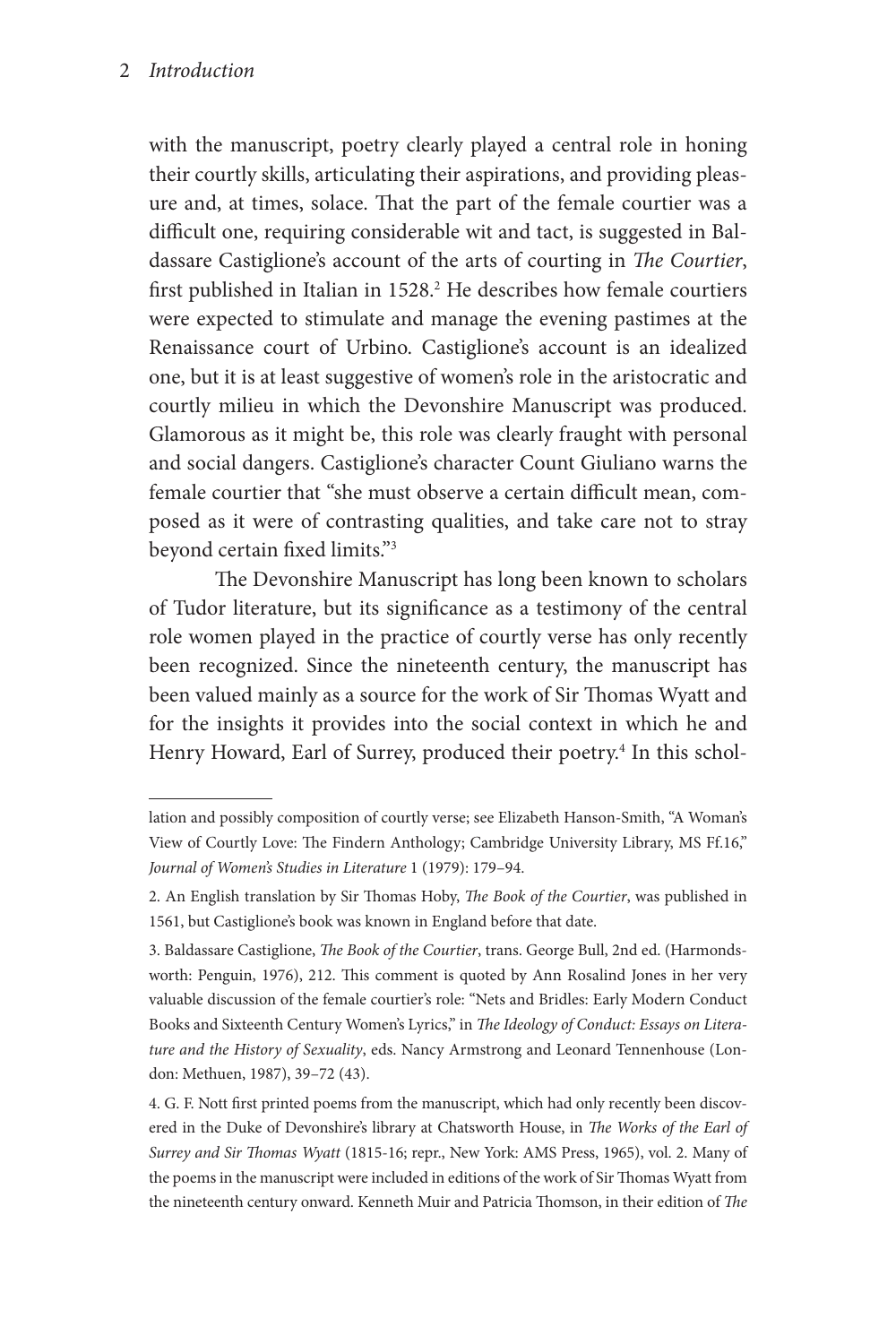arship, women were cast into somewhat stereotyped roles as powerful and unreliable mistresses or as a silent audience for gifted males.<sup>5</sup> Only with the secure identification of the handwriting of some of the female hands has a more accurate and detailed assessment of women's contributions to the manuscript become possible.<sup>6</sup>

Women's active participation in the development of the courtly lyric, as writers and adapters, as well as copyists and collectors, significantly alters our perception of the gendered nature of the writing and circulation of such verse. The poetry of the 1530s and 40s would exert a formative influence on the later Elizabethan lyric, primarily through Richard Tottel's printed miscellany of verse of the period, *The Songes and Sonettes, Written by the Ryght Honorable Lorde Henry Haward late Earle of Surrey, and Other*, first printed in 1557 and reprinted at least nine times by the 1580s (*Tottel's Miscellany*). George Puttenham, writing in 1589, hailed the Henrician generation of poets as a "new company of courtly makers [poets]" who reformed "our English meeter [versification] and stile."7 But that tradition, as mediated

*Collected Poems of Sir Thomas Wyatt* (Liverpool: Liverpool University Press, 1969), include most of the Devonshire poems but in a form that ignores their context in the manuscript. Even Helen Baron's ground-breaking analysis in "Mary (Howard) Fitzroy's Hand in the Devonshire Manuscript," *Review of English Studies* 179 (1994): 318–35, focuses on identifying a reliable version of Surrey's "O happy dames." For a fuller discussion of the history of scholarship on the manuscript, see pages 30–33 below.

<sup>5.</sup> See particularly Raymond Southall's use of the manuscript in *The Courtly Maker: An Essay on the Poetry of Wyatt and his Contemporaries* (Oxford: Basil Blackwell, 1964), chap. 2, and W. A. Sessions*'* account of the genesis of the manuscript in the circle surrounding the poet Earl of Surrey in *Henry Howard: The Poet Earl of Surrey; A Life* (Oxford: Oxford University Press, 1999), 176–77. While Southall's analysis is based on some erroneous interpretations of entries and tends to read all the poetry as biographical to some degree, it is an important discussion of the manuscript as a source for understanding the social and political context of the verse of the period.

<sup>6.</sup> Baron, "Mary (Howard) Fitzroy's Hand," was first responsible for systematically identifying the hands of Mary Fitzroy, Margaret Douglas, and Mary Shelton. I independently came to some of the same conclusions as Baron in "Women and the Courtly Love Lyric: The Devonshire MS (BL Additional 17492)," *Modern Language Review* 90 (1995): 296–313.

<sup>7.</sup> George Puttenham, *The Arte of English Poesie*, 1569, facsimile edition (Menstone, Yorks.: The Scolar Press, 1968), 48. When quoting from early sources other than the Devonshire Manuscript, I have not modernized the spelling. However, obscure words are glossed, in square brackets, within the quotation.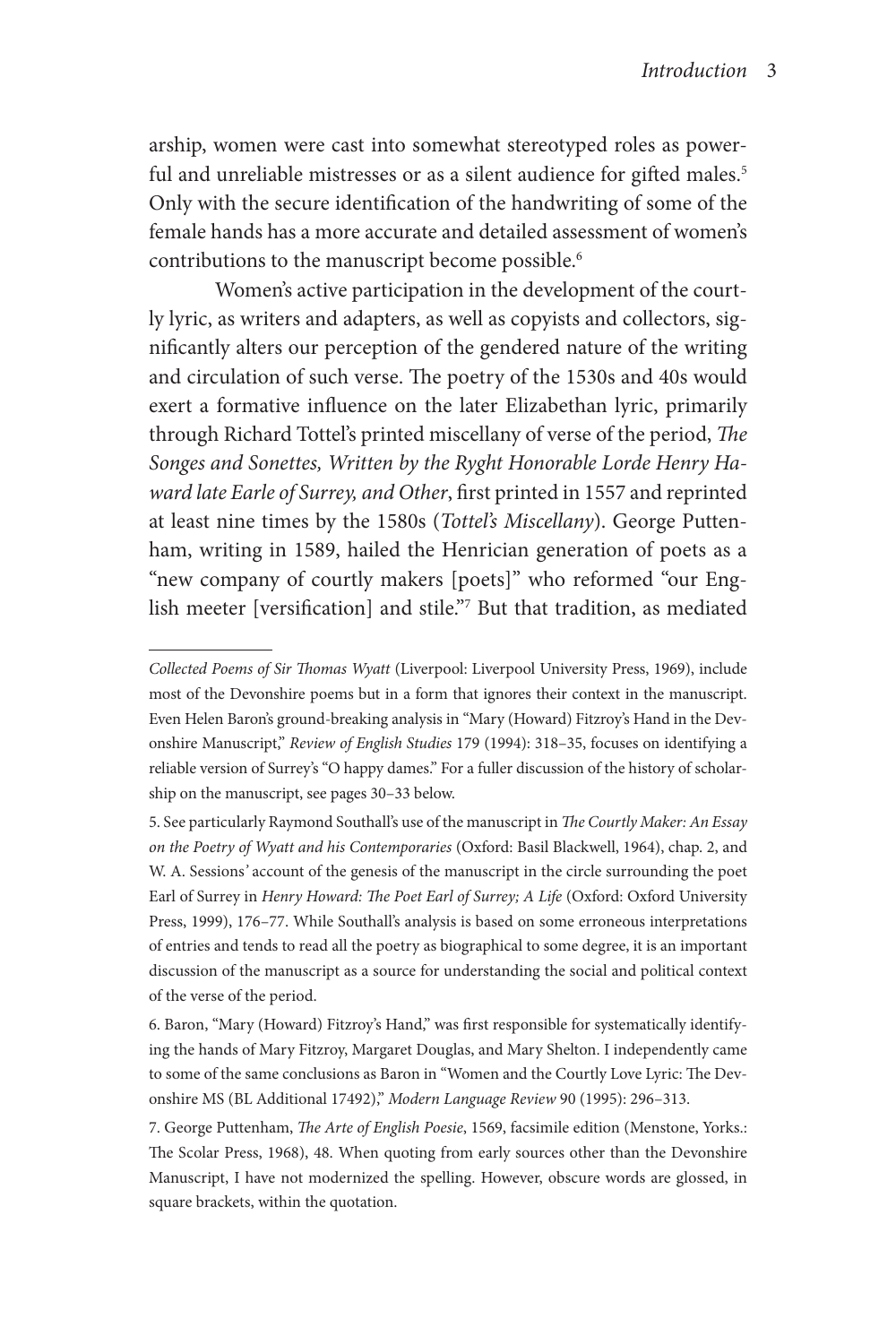#### 4 *Introduction*

through printed collections of verse throughout the sixteenth century, is almost exclusively male. With very rare exceptions, it was the work of male poets that was printed, and the printed volumes were, explicitly or implicitly, most often addressed to male readers.8 The centrality of women to the genre, as participants, recipients, and contributors, was almost entirely erased. This erasure continued into the nineteenth and twentieth centuries with the predominant modern emphasis on creating definitive editions of the authorial texts of male poets. Thus the verse was removed yet farther from the social milieu in which it was produced and in which, as the Devonshire Manuscript shows us, women were in fact central and active participants.

## *Pastime in the Queen's Chamber: The Background of the Manuscript*

From a twenty-first-century perspective, women's central role in courtly pastime and the verse that was its major currency may seem to confirm the kind of domestic and decorative roles for women that the Other Voice Series seeks to challenge. But such a view is anachronistic. As Castiglione made clear in his depiction of the court of Urbino, women had an important role in European courts and noble houses, where talented and ambitious men and women spent long hours waiting on the whims of their powerful masters and mistresses. The court of Henry VIII's second wife, Queen Anne Boleyn, who had herself been educated at two of the most sophisticated courts of Europe namely, that of Margaret of Austria in the Netherlands and that of Queen Claude in France—must have borne some resemblance to Castiglione's idealized court.<sup>9</sup> In such an environment, success, for both women and men, might depend on the judicious display of wit and

8. *Tottel's Miscellany* was, for example, addressed implicitly to male ("learned") readers by the printer; see Hyder Edward Rollins, ed., *Tottel's Miscellany* (Cambridge, MA.: Harvard University Press, 1965), vol.1, 2. Wendy Wall has explored the homosocial function of printed sonnet sequences in *The Imprint of Gender: Authorship and Publication in the English Renaissance* (Ithaca: Cornell University Press, 1993), chap.1.

9. For Anne Boleyn's early career, see Eric Ives, *The Life and Death of Anne Boleyn* (Oxford: Blackwell, 2004), 18–33. On Margaret of Austria's court, see Ghislane de Boom, *Marguerite d'Auriche-Savoie* (Paris: Librairie E. Droz, 1935), 121–28.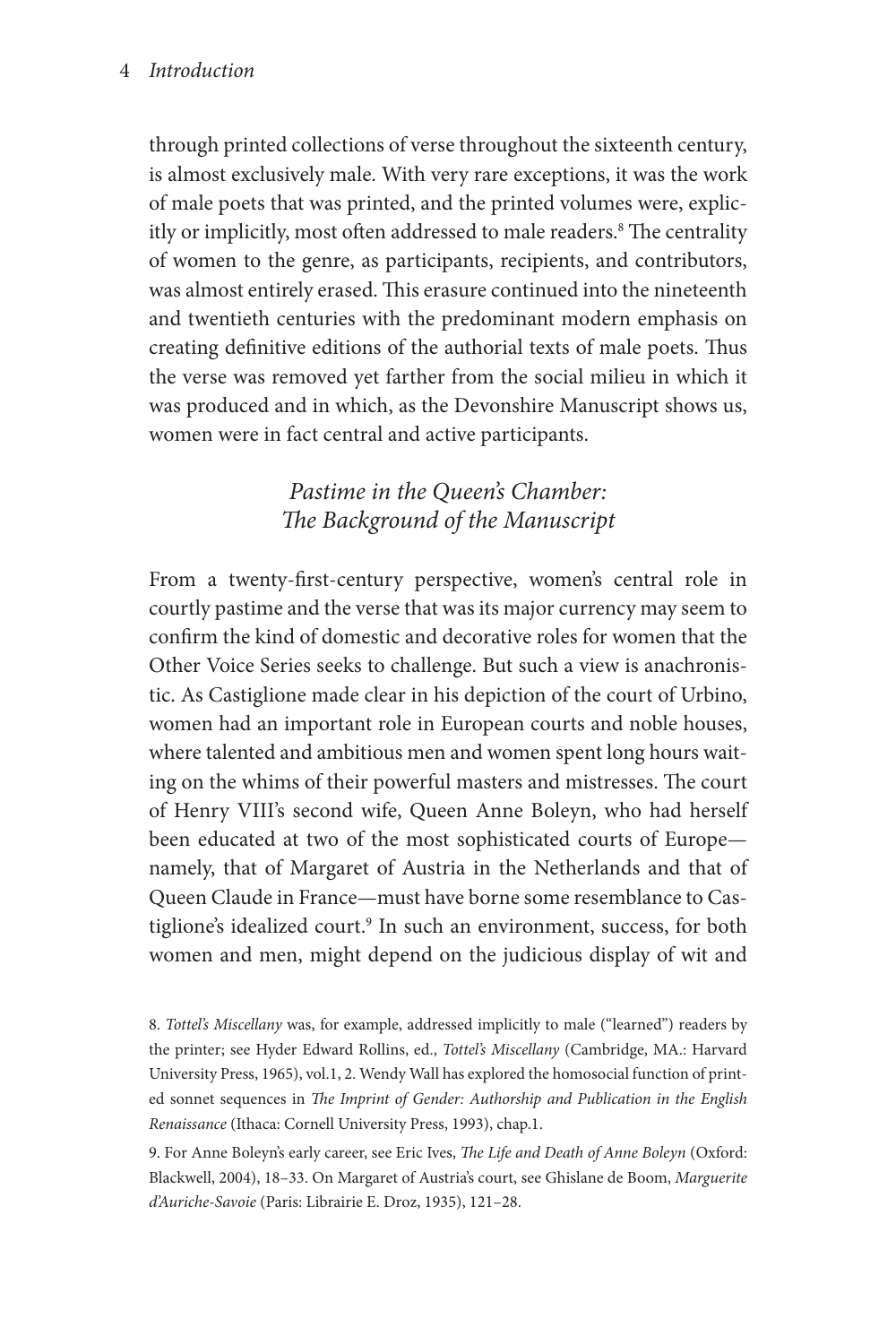courtly accomplishments. Just as crucially, the management of entertainment and maintenance of decorum often devolved on the skills and tact of courtly women.<sup>10</sup>

One of the stock themes of sophisticated courtly pastime in mixed company was courtly love and its expression through courtly verse and "balets," song-like verses often sung to existing song or dance tunes.<sup>11</sup> The young women of the court must expect to be addressed and courted, often in verse, as the adored mistresses of male courtiers who in return might ask for signs of favor. Such courting belonged to a game designed to refine and codify the social interaction of leisured men and women, "a specialized aspect of the principle of acquiring credit by 'exposing merit to view' which dominated the social life of the court."12 The women who collected and used the verse in the Devonshire Manuscript first met and spent time together as very young ladies-in-waiting at the court of Anne Boleyn. In 1533, Margaret Fitzroy was fourteen; Margaret Douglas, nineteen; and Mary Shelton, in her early twenties. Anne Boleyn's court gave the women plenty of experience of high-spirited courting. The vice-chamberlain, Sir Edward Baynton, reported to the queen's brother soon after Anne Boleyn's coronation: "as for pastime in the queen's chamber, [there] was never more. If any of you that be now departed have any ladies that ye thought favored you and somewhat would mourn at parting of their servants, I can no whit perceive the same by their dancing and pastime they do use here."13 At this court, the pastime consisted

10. The use of verse by powerful women to manage their courts and courtiers is well exemplified by both Margaret of Austria and Elizabeth I. On Elizabeth I, see Susan Frye, *Elizabeth I: The Competition for Representation* (Oxford: Oxford University Press, 1993), esp. 107–14, and Elizabeth's own poems in Elizabeth I, *Collected Works*, ed. Leah S. Marcus, Janel Mueller, and Mary Beth Rose (Chicago and London: University of Chicago Press, 2000), esp. 299–309.

11. Stevens, *Music and Poetry*, 120–21.

12. Anna Bryson, *From Courtesy to Civility: Changing Codes of Conduct in Early Modern England* (Oxford: Clarendon Press, 1998), 126. For the importance of amorous courting as an aspect of the courtier's business and social courtship more generally, see Stevens, *Music and Poetry*, 154–56, and Catherine Bates, *The Rhetoric of Courtship in Elizabethan Language and Literature* (Cambridge: Cambridge University Press, 1992), esp. chap. 2.

13. *Letters and Papers, Foreign and Domestic, of the Reign of Henry VIII, 1509–1547* (London: HMSO, 1882), vol. 6, item 613. See also *State Papers Online*, Gale, Cengage Learning, 2011,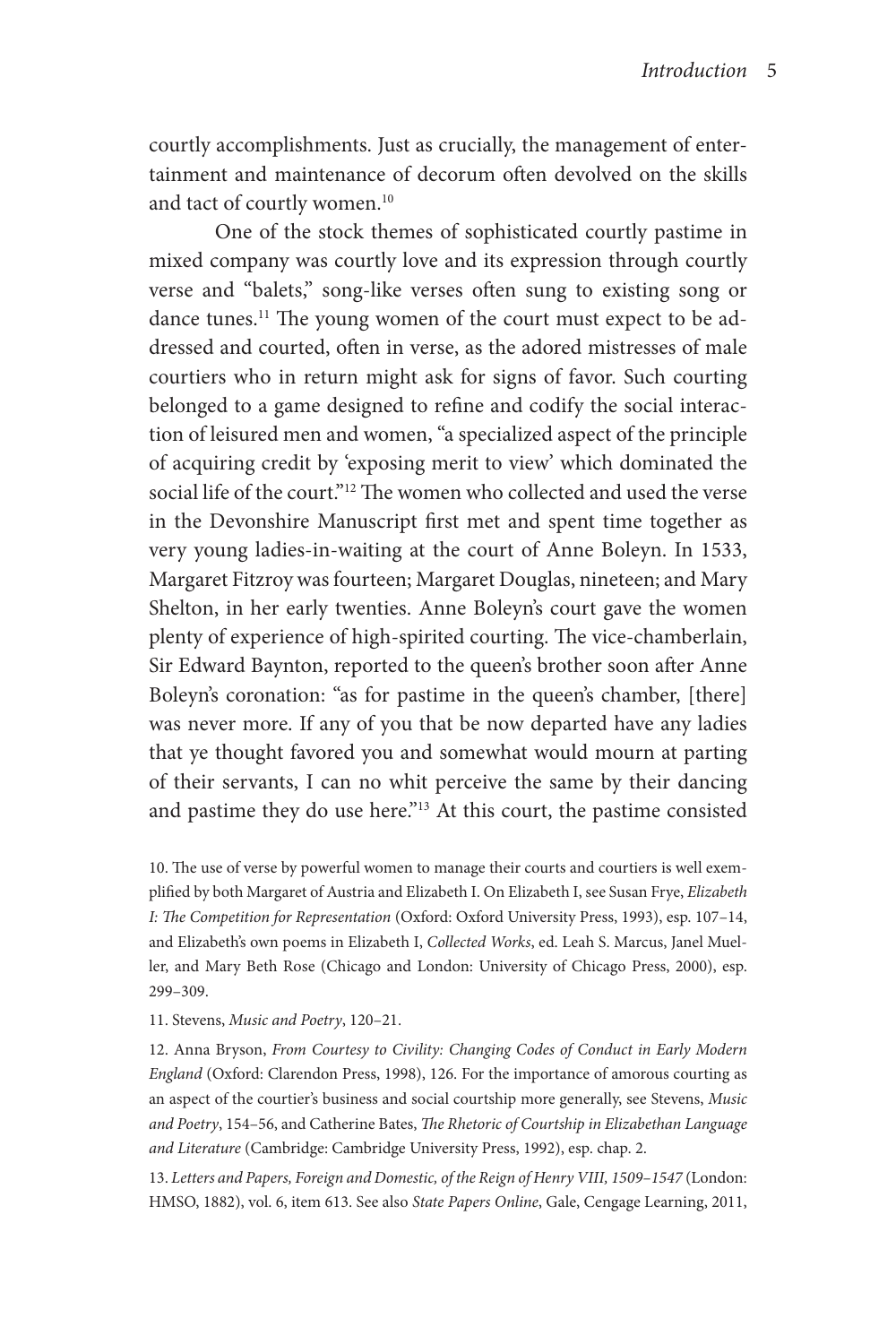not only of dancing, but also of joking, singing, and composing verse. Nevertheless it was a court that also demonstrated in extreme form the dangers the arts of courting might pose. While much of the poetry in the Devonshire Manuscript was probably copied into it after the disastrous collapse of Anne Boleyn's court, the events that led to that crisis provide the most vivid context possible for the women's use of the album.

In May 1536, Anne Boleyn was accused of committing adultery with five courtiers, among them her brother, the Earl of Rochford.14 The poet Sir Thomas Wyatt was also under suspicion and imprisoned in the Tower of London, although he was never charged with adultery. The trial of Anne Boleyn and her supposed lovers was constructed entirely out of inferences and innuendo derived from the charged discourse of courtly love and the games that served as pastime in the queen's chamber; "all the evidence was of bawdry and lechery," according to one unsympathetic judge at the trial.<sup>15</sup> Separate incidents in which the queen rebuked two courtiers, Sir Henry Norris and Sir Francis Weston, for flirting with Mistress Shelton (perhaps Mary Shelton or, possibly, a sister) as a cover for their supposed preference for herself, provides glimpses of the pastime, and perhaps of the increasing hysteria with which it was played as Anne Boleyn lost her power with the king in the early months of 1536. Another of the accused in the queen's court was a musician, Mark Smeton, who used to play instruments and sing in her chamber. Even the apparently innocent activity of dancing with male courtiers seems to have acquired a sinister innuendo. In the eyes of those unsympathetic or even hostile to the queen, the language of gallant courting could easily be interpreted as bawdry or even as treason. Anne Boleyn's chaplain, William Latymer, was at pains to present Anne's attitude to such pastimes rather differently when he assured her daughter Elizabeth that she

s.v. "Sir Edw. Baynton to Lord Rochford," (Gale manuscript document no. MC4301480652), accessed July 27, 2011. The letter is dated June 9, 1533.

<sup>14.</sup> For accounts of Anne Boleyn's fall and trial, see Ives, *Life and Death*, esp. chaps. 22 and 23, and Retha M. Warnicke, *The Rise and Fall of Anne Boleyn*, 2nd ed. (Cambridge: Cambridge University Press, 1991), 211–29. I take the details in my account below from these studies.

<sup>15.</sup> Quoted by Ives, *Life and Death*, 345.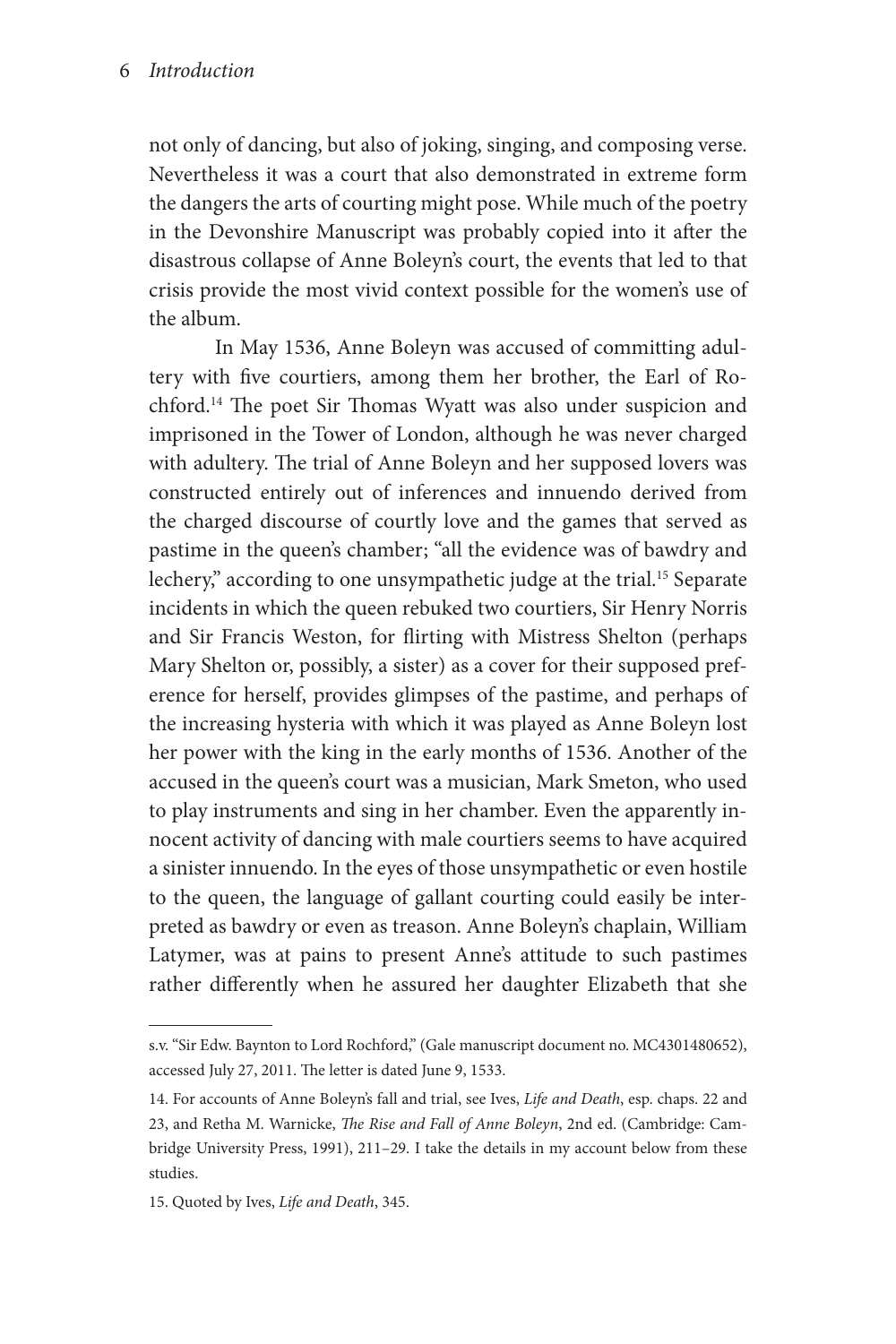admonished her ladies that "they shoulde not consume the [time] in vayne toyes [frivolities] and poeticall fanses" and gave commands that "all tryfels and wanton poeses should be eschued upon her pleasure."16 Mary Shelton figures in Latymer's report as the lady in waiting who received a particular rebuke for having written "ydill [idle] poeses" in her prayer book.<sup>17</sup> That Anne Boleyn did in fact enjoy the lively wit and verse of her courtiers is suggested by a brave punning joke she made when told that her supposed "lovers," had been brought into the Tower of London without servants to see to their needs. Playing on the similarity of the words "balets" (verses) and "pallets" (beds), she commented that they "might make balettes well now, bot ther is non bot [Rochefor]de can do it." Here she is referring to her brother's reputation as a poet. The wife of her warder replied, "Master Wyett [can]," and Anne Boleyn agreed.18

The Devonshire Manuscript contains clear evidence of the pleasure some of Boleyn's ladies took in "poeticall fanses" and of the ways in which they used and contributed to the courtly verse they collected. Some of the poems reveal their taste for witty, sardonic verse, not all of it in praise of women: misogynist poems appear alongside those in women's defense. Other poems reflect the women's passionate identification with some of the ideals of courtly love and the difficulty of maintaining that "certain difficult mean" described by Castiglione's Count Giuliano. One remarkable series of poems bears witness to the fact that it was not only in the queen's chamber that pastime threatened to get out of hand. In the aftermath of the execution of Anne Boleyn, a secret betrothal was discovered between Lady Margaret Douglas and Lord Thomas Howard, uncle of Mary Fitzroy, Duchess of Richmond. On this occasion the pastime had dangerously strayed "beyond [the] certain fixed limits" that Count Giuliano prescribed for the female courtier, and as a result both lovers were thrown into the Tower of London (this liaison and its aftermath are discussed below). The disastrous events of 1536 provides the necessary perspective for

17. Dowling, *William Latymer*, 62–63.

18. *Letters and Papers*, vol. 10, item 798. The incident is cited in Kenneth Muir, *Life and Letters of Sir Thomas Wyatt* (Liverpool: Liverpool University Press, 1963), 29–30.

<sup>16.</sup> Maria Dowling, ed., *William Latymer's Chronicklle of Anne Bulleyne*, *Camden Miscellany*, 39 (1990): 23–65 (62).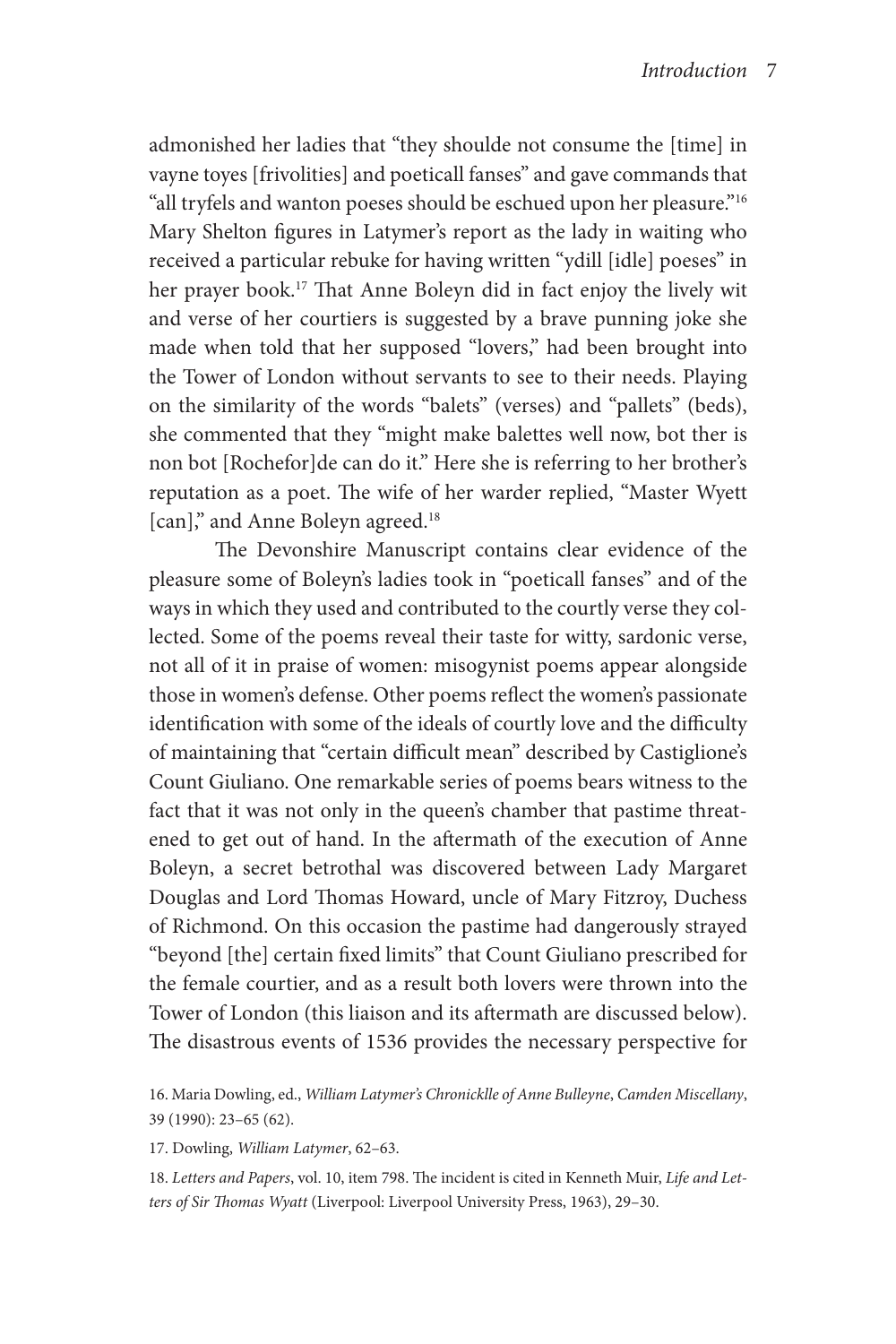modern readers to understand the anguish to which a number of poems in the manuscript refer and to appreciate the vulnerability and danger that could follow from the spirited pleasantries and wit expected of female courtiers.

## *The Devonshire Manuscript and Its Female Users*

The Devonshire Manuscript consisted originally of a quarto-size album of blank pages.<sup>19</sup> Poems, sometimes singly, sometimes in groups, were copied into the album by various hands over a period of at least ten years between the mid-1530s and the mid-1540s. The poems were not always (and perhaps not even often) entered sequentially; indeed, some poems on later pages were almost certainly entered before poems on earlier pages. The chronologically latest poem (i.e., poem 82) entered in the manuscript appears near the middle and probably dates from the early 1560s. Written by Margaret Douglas's eldest son, Henry Stewart, Lord Darnley, the poem may have been addressed to his future wife, Mary, Queen of Scots. As I have noted above, most of the copyists were men, and some were no doubt friends of the women who owned and used the manuscript. One or two others may have been professional secretaries. The handwriting of all three women associated with the manuscript shows that they were relatively untrained both in letter formation and spelling.<sup>20</sup> However much the women enjoyed reading, memorizing, and perhaps singing the poems, it seems probable that they found copying them out a more arduous task.<sup>21</sup>

19. A quarto-sized book was produced by folding the papermaker's large sheet in four to make eight pages. It is half the size of a folio. The term "album" is used to describe a book of originally blank pages in which poems or other matter could be entered.

20. Identification of the handwriting of Margaret Douglas and Mary Fitzroy is based on extant letters in their hands. Baron, "Mary (Howard) Fitzroy's Hand," 318, lists specimens of Mary Fitzroy's handwriting. Margaret Douglas's entries may be compared to a letter in her hand in British Library, MS Cotton Vespasian F xiii, fol.134b, probably written in 1536; see *State Papers Online*, Gale, Cengage Learning, 2011, s.v. " Margaret Dowglas to [Cromwell]" (Gale manuscript document no. MC4301980305), accessed June 17, 2011. Identification of Mary Shelton's handwriting is based on entries she signed in the manuscript.

21. On the varying levels of female literacy drawn from the evidence of letters, see James Daybell, *Women Letter-Writers in Tudor England* (Oxford: Oxford University Press, 2006),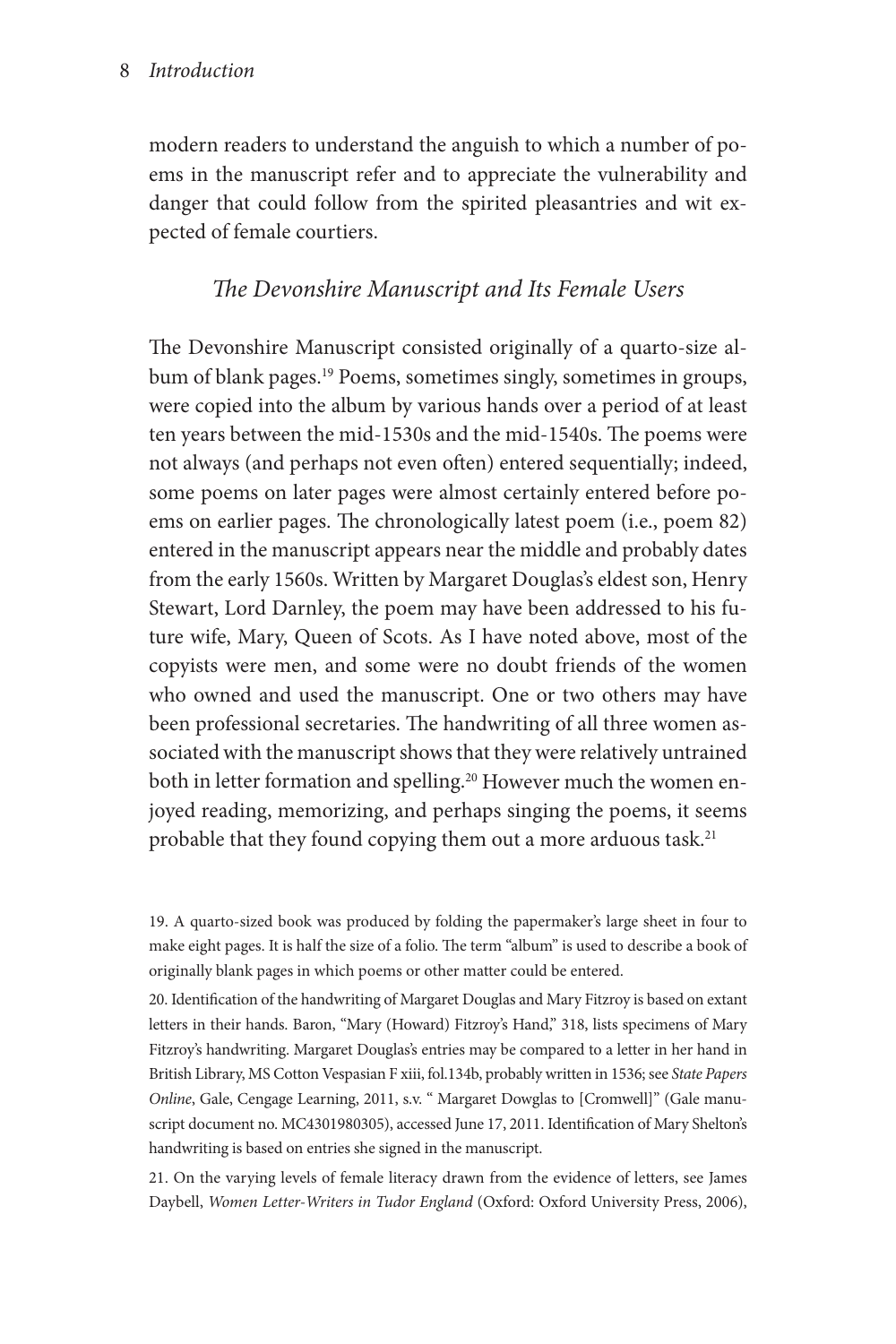*Table of Hands in the Devonshire Manuscript*

The following table closely follows and is indebted to Table 1 in Baron (see Abbreviations, page 49), 329–33. In one or two minor cases, I disagree with Baron's differentiation of hands and have signaled my disagreement in my notes to each hand. I also draw on the discussion of hands in Harrier (see Abbreviations), 23–54. In the following table, the numbers listed after the copyists' names refer to poem numbers in my edition.

### *Identifiable Women's Hands*

| Lady Margaret Douglas (MD)               | corrections to $2-3$ , 59–66, 83,                    |
|------------------------------------------|------------------------------------------------------|
|                                          | 86, 88, 95, 99, 101, 105, 175                        |
| Mary Shelton (MSh)                       | 37, 87, 92, 100, 102, 106, dog-<br>gerel on page 163 |
| Mary Fitzroy, Duchess of Rich-81<br>mond |                                                      |

Written marginal annotations (for example, the frequently used "and this") are mainly in the hand of MD. There are occasional annotations in MSh's hand. A footnote indicates the writer of each annotation where the hand can be identified.

*Hands Associated with the Poems of Lord Thomas Howard*

Baron used the symbols TH1 and TH2 to designate the handwriting of two groups of poems associated with Lord Thomas Howard. The two handwritings are strikingly similar, and TH1 may be, as Baron, 331, suggests, a "cursive" (i.e., a rapidly written and joined up) version of TH2. Because no surviving, independent example of Thomas Howard's handwriting has been found, attempts to identify these hands as Thomas Howard's rest on internal evidence (see my discussion, pages 13–14 above).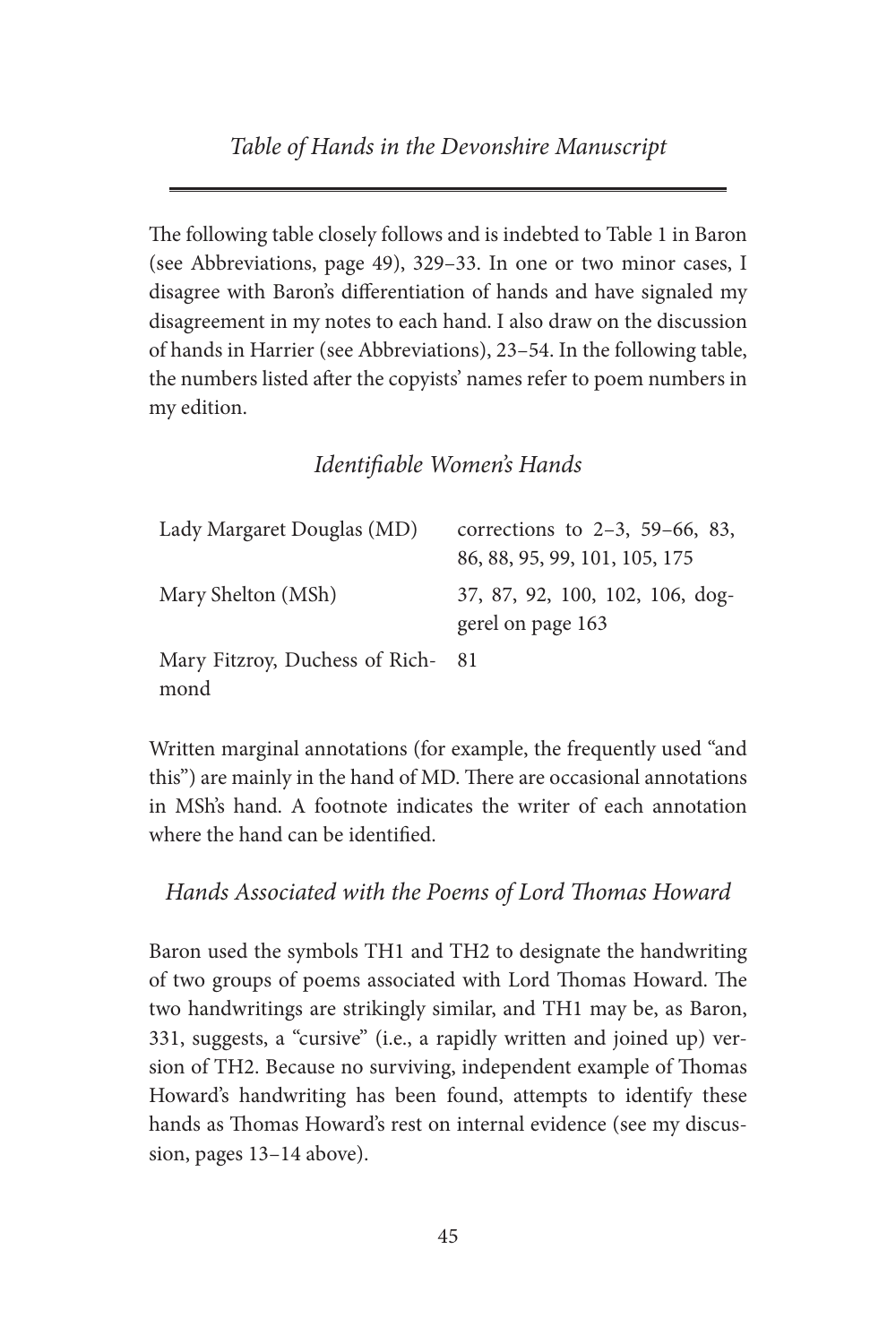| TH <sub>1</sub> | $67 - 70$           | Baron, 326-27, 331, suggests      |
|-----------------|---------------------|-----------------------------------|
|                 |                     | that this may be Lord Thomas      |
|                 |                     | Howard's "cursive" hand.          |
| TH <sub>2</sub> | $41 - 48, 91,$      | Baron, 326–27, 332, tentatively   |
|                 | $176a - j$ , scrib- | ascribes this hand to Howard be-  |
|                 | bled phrases        | cause most of the poems $(41-48)$ |
|                 | on page 162         | are evidently by him.             |

# *Other Hands*

| Henry Stew-82<br>art, Lord<br>Darnley |                                                                 |                                                                                                                                                                                                                                                     |
|---------------------------------------|-----------------------------------------------------------------|-----------------------------------------------------------------------------------------------------------------------------------------------------------------------------------------------------------------------------------------------------|
| Hand 1                                | $1-3, 5-7, 85,$<br>98 (2 and 3)<br>have correc-<br>tions by MD) | "By no means a professional hand<br>and makes frequent errors" (Har-<br>rier, 26). An "immature hand"<br>(Baron, 329).                                                                                                                              |
| Hand 2                                | $4, 8 - 34$                                                     | "A legible and consistent secre-<br>tary hand but not of professional<br>refinement" (Harrier, 38). Hand<br>2 interrupts a sequence in hand<br>1 (poem 4), and hand 1 corrects<br>hand 2 (poem 20).                                                 |
| Hand 3                                | $35, 38 - 40$                                                   | An "ornate hand" (Harrier, 45).<br>Baron, 330, points out that the po-<br>ems copied by this hand are care-<br>fully written on ruled pages. The<br>copyist makes a false start in poem<br>35 before writing the poem out<br>more fully as poem 38. |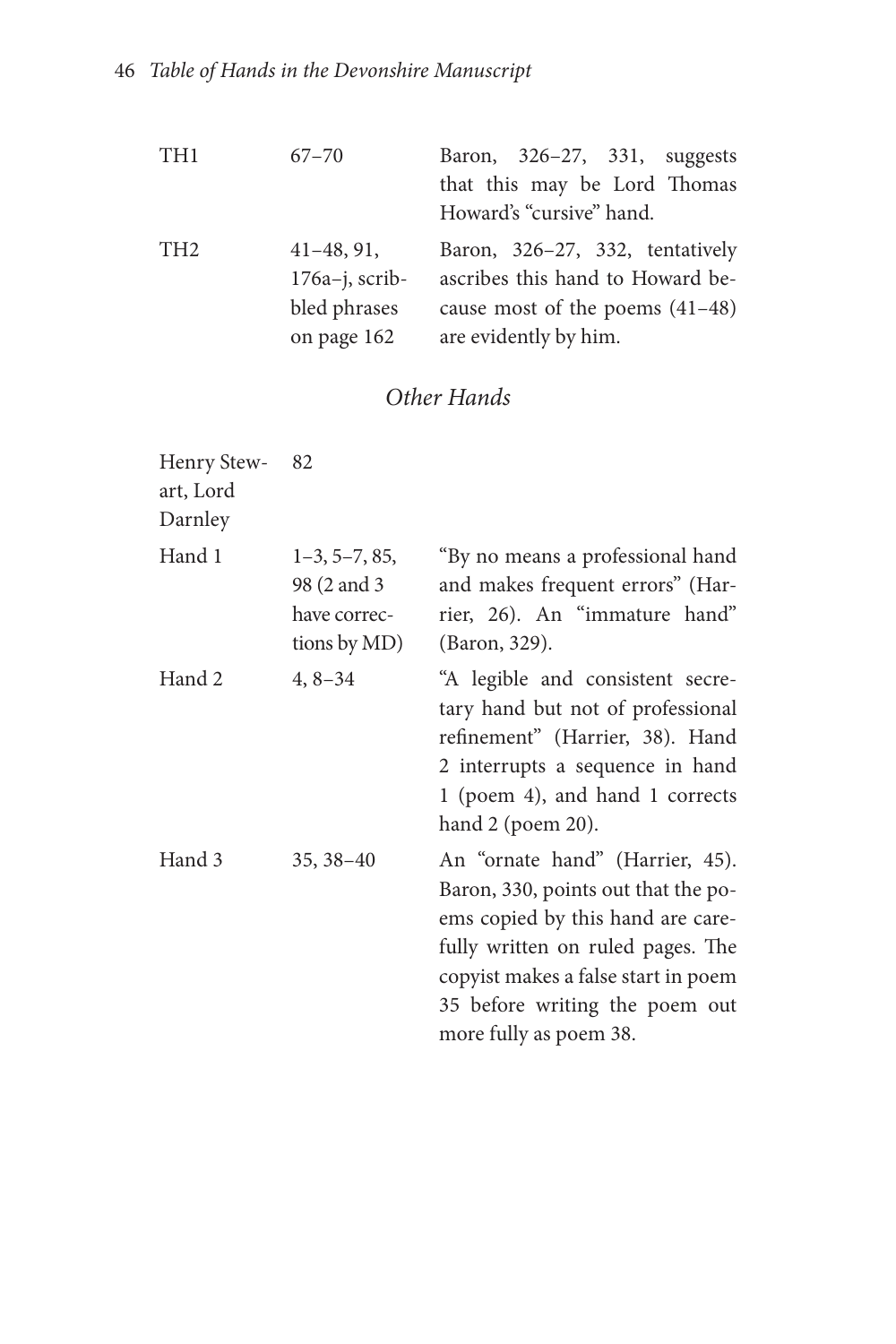| Hand 4 | $49 - 58$                                    | Harrier, 48, notes a close relation-<br>ship between this copyist and the<br>work of hand 3, "picking up where<br>hand [3] had left off and adding ad-<br>ditional poems." He also suggests<br>that poems 38 (in hand 3) and 52<br>(in hand 4) came from a common<br>source. "A mature cursive" (Baron,<br>330). |
|--------|----------------------------------------------|------------------------------------------------------------------------------------------------------------------------------------------------------------------------------------------------------------------------------------------------------------------------------------------------------------------|
| Hand 5 | 72                                           | "A mature cursive" (Baron, 330).<br>See note to hand 10 below.                                                                                                                                                                                                                                                   |
| Hand 6 | $73 - 80$                                    | "A mature cursive" (Baron, 330).                                                                                                                                                                                                                                                                                 |
| Hand 7 | 84, 89, 90, 93,<br>94, 96, 97                | This copyist has entered poems<br>on every second page (i.e., on the<br>"verso" of each leaf from 58v-63v,<br>see pages 148-57). Other copyists<br>(hand 1, MD, MSh, TH2) have<br>added poems in the spaces left by<br>this hand.                                                                                |
|        | 103, scribbled<br>phrases on<br>pages 163-64 | Baron, 330, thinks these verses<br>and phrases might be in "a hasty<br>version" of hand 7. This seems to<br>me plausible.                                                                                                                                                                                        |
| Hand 8 | $107 - 166$ , $168 -$<br>172                 | rapid professional cursive"<br>"A<br>(Baron, 331). This copyist enters<br>the longest series of poems, in-<br>cluding a large group of poems by<br>Sir Thomas Wyatt.                                                                                                                                             |
|        | 167                                          | This appears to be an italic version<br>of hand 8 (compare Harrier, 52).<br>Baron, 331, considers 167 to be<br>in a new hand, which she names<br>"Hand 9." (see below).                                                                                                                                          |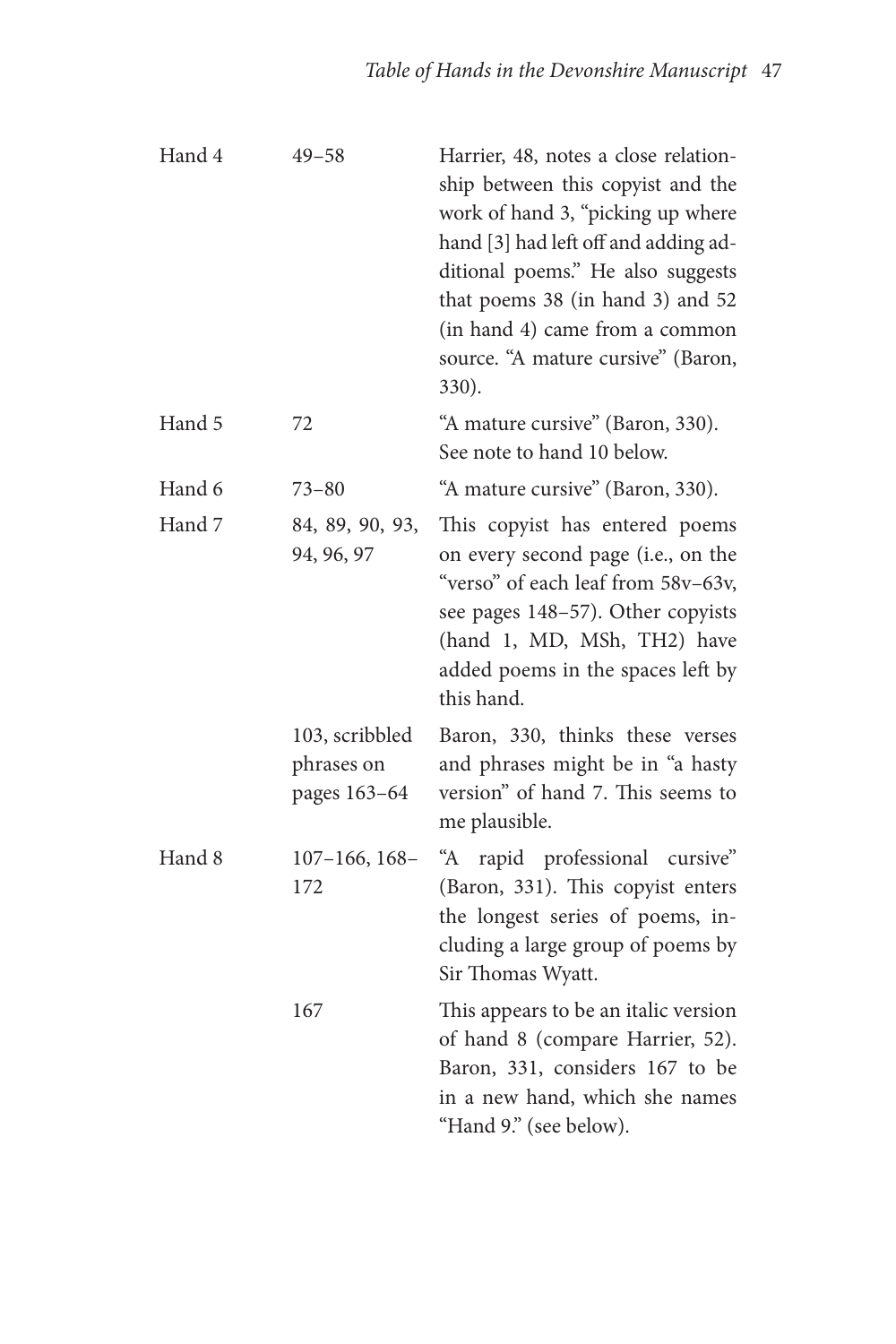| Hand 9  | 173, 174               | Baron, 331, considers these poems<br>to be in hand 8, but I, following<br>Harrier, 54, consider them to be in<br>a new hand.<br>Note that Baron used the designa-<br>tion "Hand 9" to describe poem<br>167, which, following Harrier, I<br>consider to be written in hand 8. |
|---------|------------------------|------------------------------------------------------------------------------------------------------------------------------------------------------------------------------------------------------------------------------------------------------------------------------|
| Hand 10 | 35 (ascription),<br>36 | Baron, 332, very plausibly suggests<br>that this may be a "playful" version<br>of hand 5.                                                                                                                                                                                    |
| Hand 11 | 71                     | Only one poem is copied in this<br>hand. Baron describes it as "very<br>untidy" (Baron, 332).                                                                                                                                                                                |
| Hand 12 | 95a                    | Breaks off mid-line after writing<br>out the beginning of poem 95. "An<br>ill-formed hand" (Baron, 332).                                                                                                                                                                     |
| Hand 13 | 104                    | Copies only this poem and its as-<br>sociated mottos. "An uneven hand<br>with excessive flourishes" (Baron,<br>333).                                                                                                                                                         |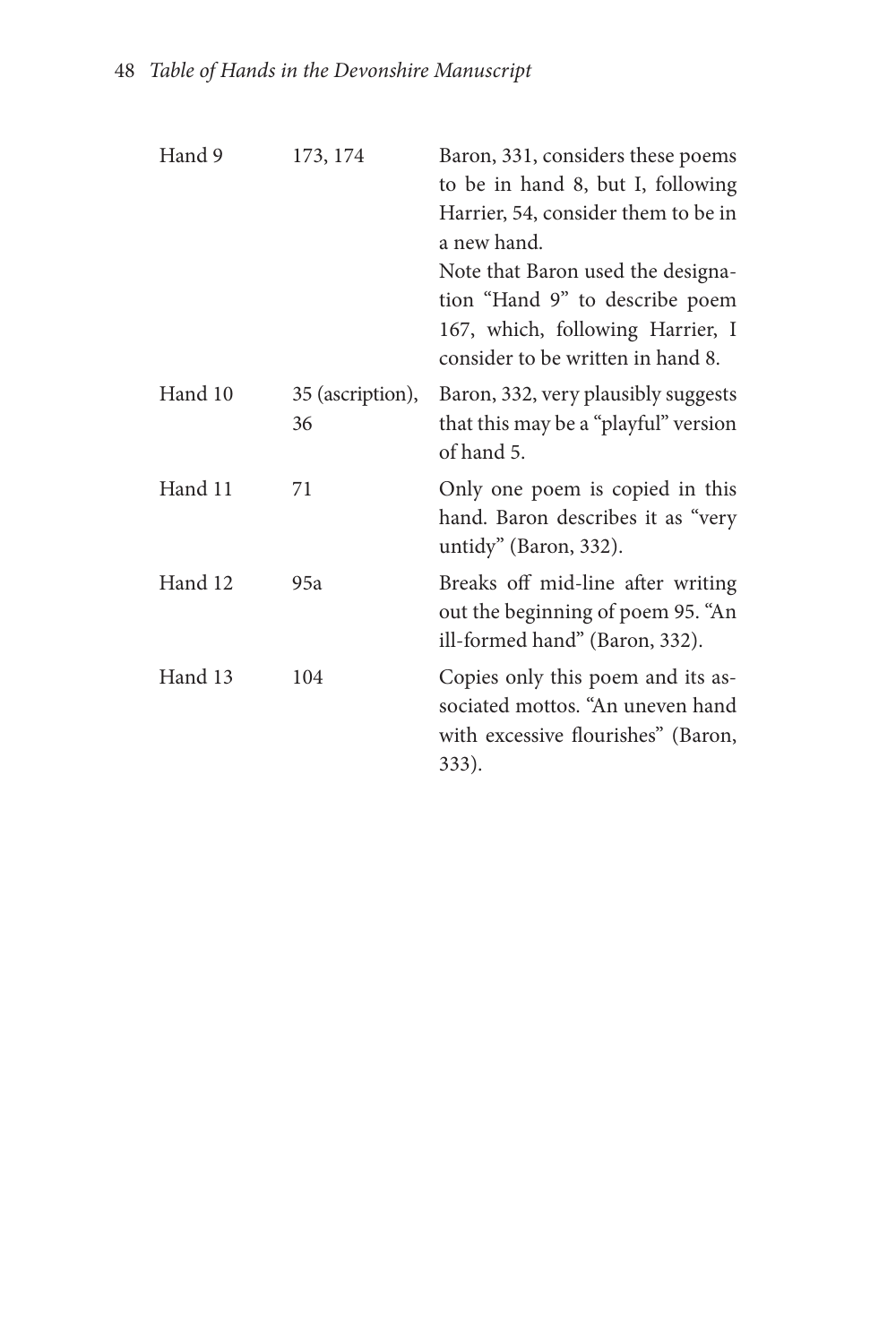### 52 *The Devonshire Manuscript*

| И | 1 <sup>1</sup> | Take heed betime least ye be spied,<br>your loving eye ye cannot hide;<br>at last the truth will sure be tried.<br>Therefore take heed.                         |    | [2r] |
|---|----------------|-----------------------------------------------------------------------------------------------------------------------------------------------------------------|----|------|
|   |                | For some there be of crafty kind,<br>though you show no part of your mind;<br>surely their eyes ye cannot blind.<br>Therefore take heed.                        | 5  |      |
|   |                | For in like case their selves have been,<br>and thought right sure none had them seen,<br>but it was not as they did ween. <sup>2</sup><br>Therefore take heed. | 10 |      |
|   |                | Although they be of divers schools <sup>3</sup><br>and well can use all crafty tools,<br>at length they prove themselves but fools.<br>Therefore take heed.     | 15 |      |
|   |                | If they might take you in that trap,<br>they would soon leave it in your lap.<br>To love unspied is but a hap. <sup>4</sup><br>Therefore take heed.             | 20 |      |

Th W

1. Poem 1: hand 1. The initials at the end of this poem are unclear. Most editors of Wyatt's verse think they resemble Th W (Sir Thomas Wyatt), but Harrier, 36, thinks they are more likely to be T H (Lord Thomas Howard). For compositions certainly by Lord Thomas Howard, see poems 41–48 and 67–70.

2. suppose, believe.

3. Although they adopt various methods

4. chance or good luck.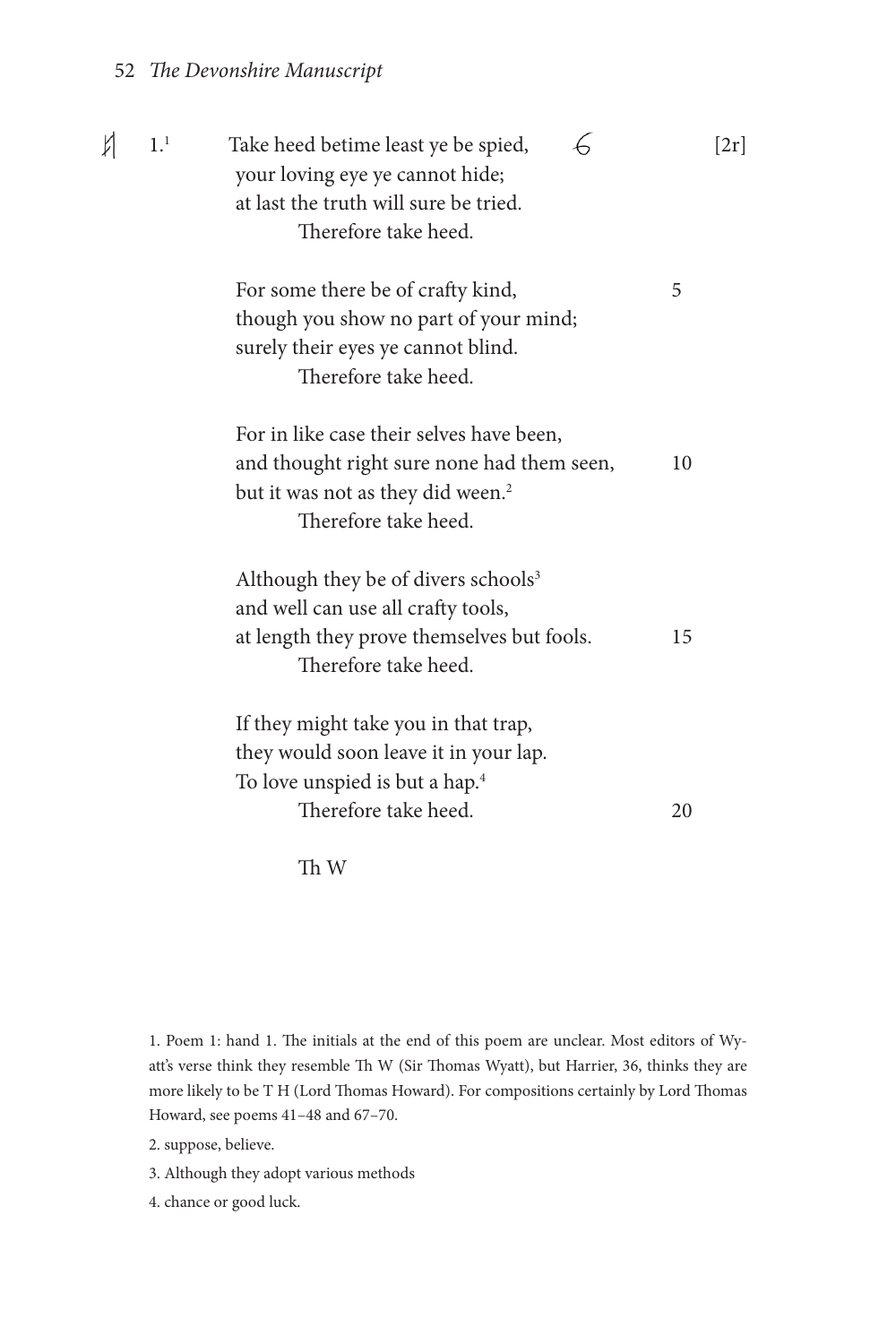| 2 <sup>5</sup> | O cruel causer of undeserved change,                    |   | [2v] |
|----------------|---------------------------------------------------------|---|------|
|                | by great desire unconstantly to range, <sup>6</sup>     |   |      |
|                | is this your way for proof of steadfastness?            |   |      |
|                | Perdie, I know, the thing was not so strange,           |   |      |
|                | by former proof, too much my faithfulness. <sup>7</sup> | 5 |      |
|                | What needeth then such colored doubleness?              |   |      |

I have wailed thus, weeping in nightly pain, in sobs and sighs, alas, and all in vain, in inward plaint and heart's woeful torment; and yet, alas, lo, cruelty and disdain 10 have set at naught a faithful true intent, and price hath privilege truth to present.<sup>8</sup>

But though I starve<sup>9</sup> and to my death still mourn, and piecemeal in pieces though I be torn, and though I die, yielding my wearied ghost, 15 shall never thing again make me return. I quit th'enterprise of that that I have lost to whomsoever list for to proffer most.

5. Poem 2: hand 1. The last four words of line 17 have been corrected by MD. These are the last three stanzas of "Alas the grief" by Wyatt, also found in E and B.

6. Lines 1–2: O cruel mistress, the causer of a change undeserved by me and which is caused by your lust and inconstancy,

7. Lines 4–5: By heaven, I know already—it was easy enough to see from your previous behavior—that I was over-faithful.

8. money dictates what is taken as the truth. E has "prevent."

9. waste away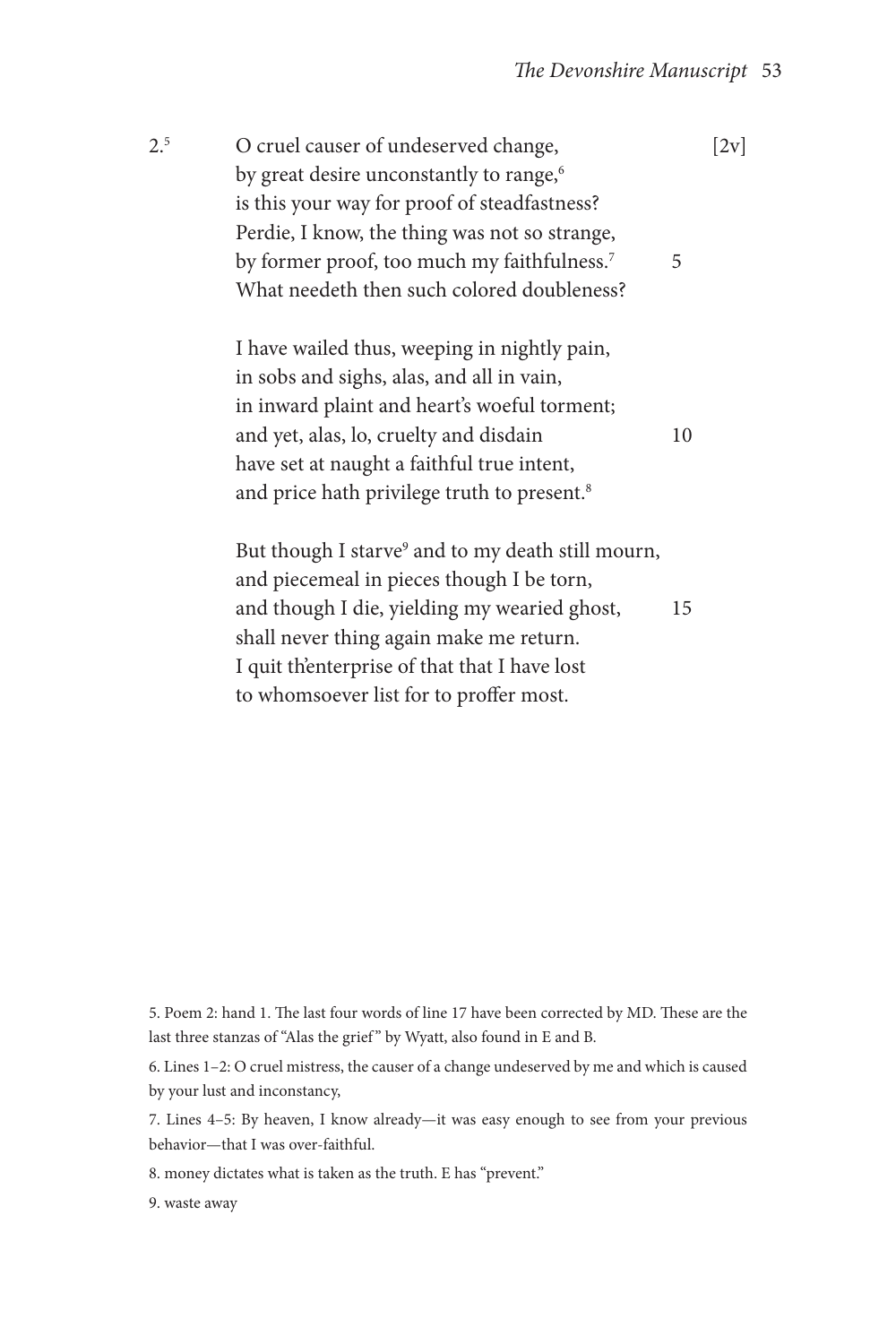#### 54 *The Devonshire Manuscript*

| 3.10 | My heart I gave thee not to do it pain,                  |   | [3r] |
|------|----------------------------------------------------------|---|------|
|      | but to preserve, it was to thee taken.                   |   |      |
|      | I served thee not to be forsaken                         |   |      |
|      | but that I should be rewarded again.                     |   |      |
|      | I was content thy slave to remain                        | 5 |      |
|      | but not to be paid under such fashion.                   |   |      |
|      | Now, since in thee is no manner of reason,               |   |      |
|      | displease thee not though I do refrain;                  |   |      |
|      | insatiate of my woe and my <sup>11</sup> desire,         | 9 |      |
|      | $[\,\dots\,]^{12}$                                       |   |      |
|      | Farewell, I say, parting from the fire.                  |   |      |
|      | For he that believes bearing in hand, <sup>13</sup>      |   |      |
|      | ploughs in the water and sows in the sand. <sup>14</sup> |   |      |
|      |                                                          |   |      |

 $\mathbb{Z}$  4.<sup>15</sup> My pen take pain a little space [3v] to follow that which doth me chase and hath in hold my heart so sore, but when thou hast this brought to pass, my pen, I prithee, write no more. 5

> Remember oft thou hast me eased and all my pains full well appeased, but now I know, unknown before,

10. Poem 3: hand 1. Hand 1 begins the sonnet, and MD takes over in the middle of line 8. Another version, also incomplete, is poem 141 in D. By Wyatt. Also in E, AH, and Tottel. For sources in two poems, "El cor ti diedi" and "La donna di natura," by Serafino Aquilano, a late-fifteenth-century Italian poet, see M&T, 279–80.

11. Other versions have "thy."

12. Other versions of this sonnet include two lines (10 and 11) at this point: "assured by craft to excuse thy fault. / But since it please thee to feign a default." D leaves no gap for the missing lines.

13. For he that believes the false promises of others,

14. Proverbial: Tilley, S184 and S87; *ODEP*, 757.

15. Poem 4: hand 2. Also in *Court of Venus.*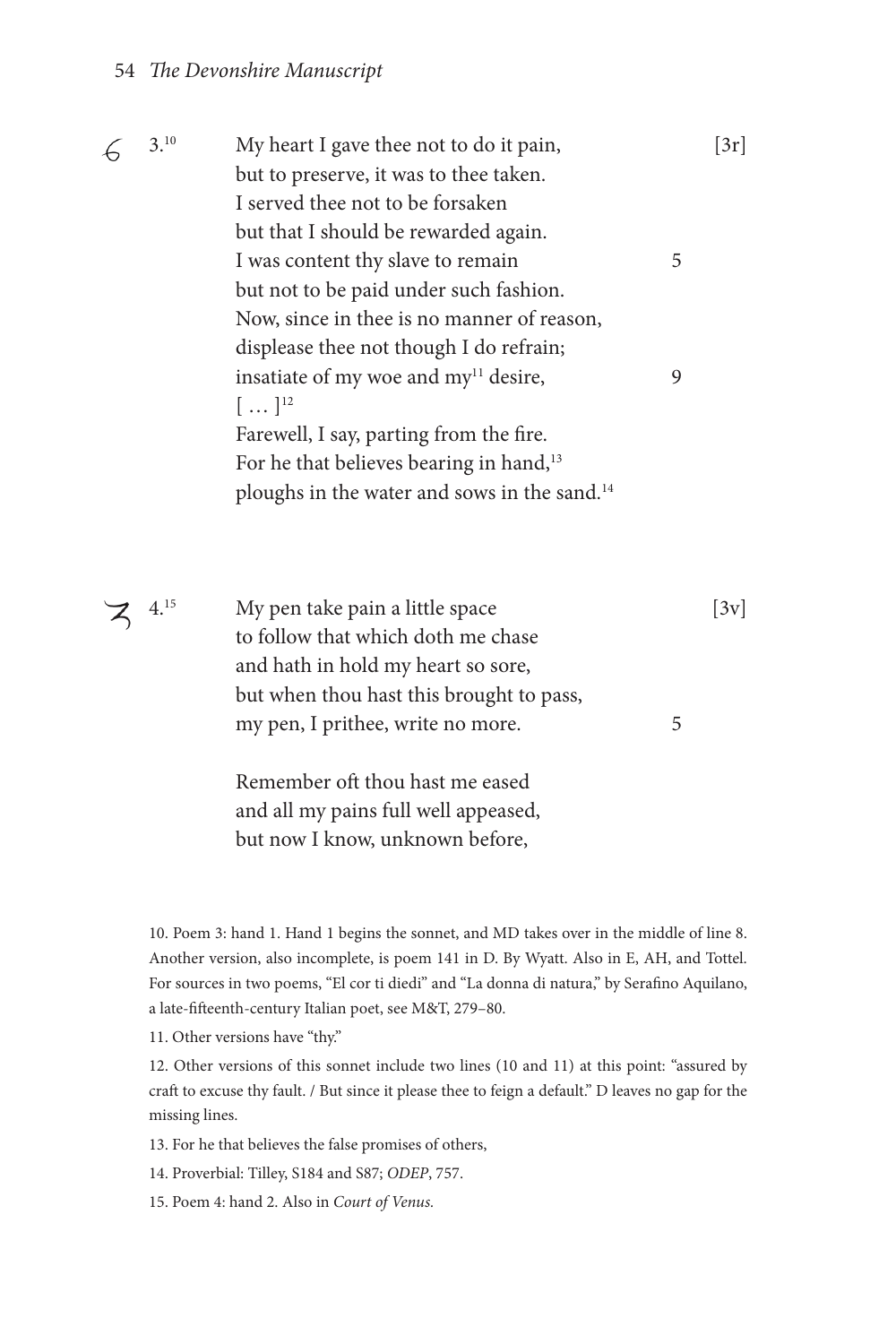| for where I trust I am deceived.                     |    |
|------------------------------------------------------|----|
| And yet, my pen, thou canst no more.                 | 10 |
|                                                      |    |
| A time thou haddest, as other have,                  |    |
| to write which way my hope to crave;                 |    |
| that time is past. Withdraw, therefore,              |    |
| since we do lose that other save.                    |    |
| As good leave off and write no more.                 | 15 |
|                                                      |    |
| In worth <sup>16</sup> to use another way,           |    |
| not as we would but as we may.                       |    |
| For once, <sup>17</sup> my loss is past restore      |    |
| and my desire is my decay.                           |    |
| My pen yet write a little more.                      | 20 |
|                                                      |    |
| To love in vain, whoever shall,                      |    |
| of worldly pain it passeth all,                      |    |
| as in like case I find. Wherefore                    |    |
| to hold so fast and yet to fall?                     |    |
| Alas, my pen, now write no more.                     | 25 |
|                                                      |    |
| Since thou hast taken pain this space                |    |
| to follow that which doth me chase                   |    |
| and hath in hold my heart so sore,                   |    |
| now hast thou brought my mind to pass, <sup>18</sup> |    |
| my pen, I prithee, write no more.                    | 30 |
|                                                      |    |

finis<sup>19</sup>

16. "[Take] in worth," i.e., Be content or reconciled to

17. For once and all,

18. to move onward,

19. Throughout the manuscript, this Latin word (meaning "end") is conventionally used to indicate that a poem is complete.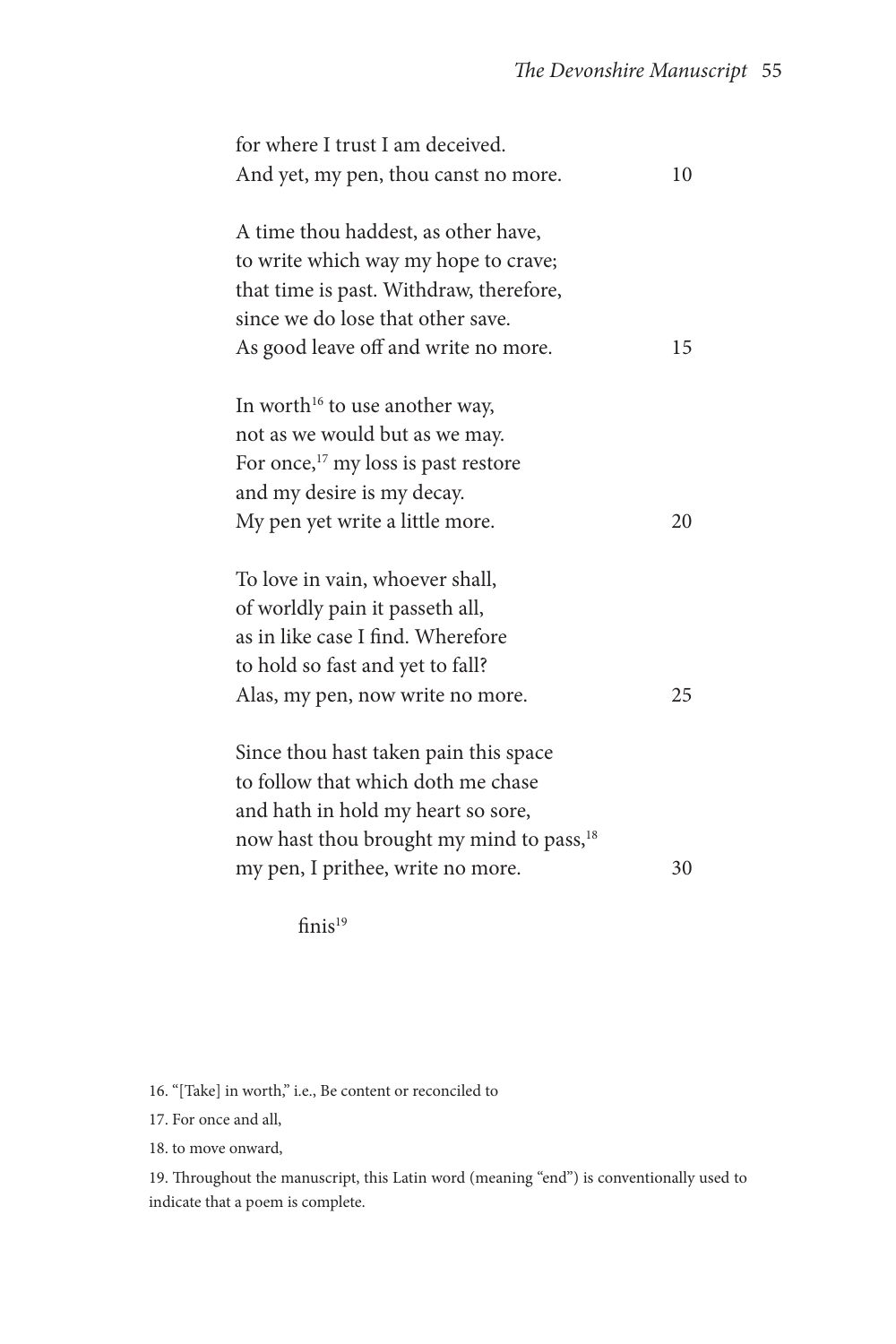| $5^{0.20}$ | At last withdraw your cruelty<br>or let me die at once.          | and this <sup>21</sup> | [4r] |
|------------|------------------------------------------------------------------|------------------------|------|
|            |                                                                  |                        |      |
|            | It is too much extremity,<br>devised for the nonce <sup>22</sup> |                        |      |
|            | to hold me thus alive                                            | 5                      |      |
|            |                                                                  |                        |      |
|            | in pain still for to drive. <sup>23</sup>                        |                        |      |
|            | What may I more sustain,                                         |                        |      |
|            | alas, that die would fain <sup>24</sup>                          |                        |      |
|            | and cannot die for pain?                                         |                        |      |
|            | For to the flame wherewith ye burn                               | 10                     |      |
|            | my thought and my desire,                                        |                        |      |
|            | when into ashes it should turn                                   |                        |      |
|            | my heart by fervent fire,                                        |                        |      |
|            | ye send a stormy rain                                            |                        |      |
|            | that doth it quench again,                                       | 15                     |      |
|            | and makes mine eyes express                                      |                        |      |
|            | the tears that do redress <sup>25</sup>                          |                        |      |
|            | my life in wretchedness.                                         |                        |      |
|            | Then when these should have drowned                              |                        | [4v] |
|            | and overwhelmed my heart,                                        | 20                     |      |
|            | the heat doth them confound,                                     |                        |      |
|            | renewing all my smart.                                           |                        |      |
|            | Then doth [the] flame increase,                                  |                        |      |
|            | my torment cannot cease,                                         |                        |      |
|            | my woe doth then revive,                                         | 25                     |      |
|            | and I remain alive                                               |                        |      |
|            | with death still for to strive.                                  |                        |      |
|            |                                                                  |                        |      |

20. Poem 5: hand 1. Also in B. For a source in the poetry of Pietro Bembo, a sixteenthcentury Italian poet and humanist, see M&T, 391–92.

21. Annotation by MD.

22. expressly

23. to rush or be impelled onward. B has "strive."

24. desire to die. In D "sustain" (line 7) is misplaced to the beginning of line 8.

25. restore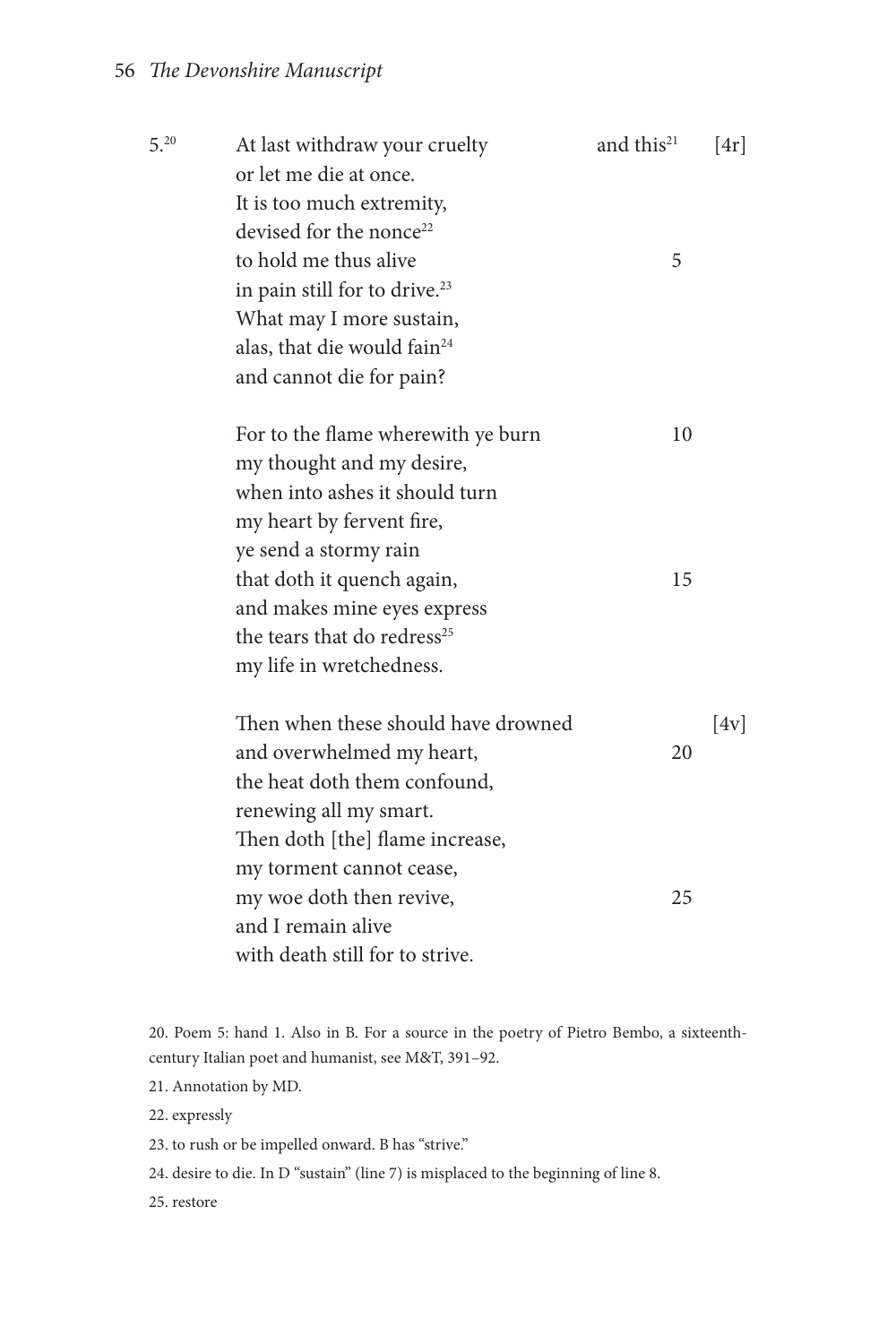| But if that ye <sup>26</sup> would have my death  |    |
|---------------------------------------------------|----|
| and that ye would none other,                     |    |
| shortly then for to spend my breath <sup>27</sup> | 30 |
| withdraw the one or tother.                       |    |
| For this your cruelness                           |    |
| doth let it self, doubtless,                      |    |
| and it is reason why: <sup>28</sup>               |    |
| no man alive, nor I,                              | 35 |
| of double death can die.                          |    |
|                                                   |    |

| 6.29 | To wet your eye withouten tear,                          |    | 5r |
|------|----------------------------------------------------------|----|----|
|      | and in good health to feign disease                      |    |    |
|      | that you thereby mine eye might blear <sup>30</sup>      |    |    |
|      | therewith your other friends to please;                  |    |    |
|      | and though ye think ye need not fear,                    | 5  |    |
|      | yet so ye cannot me appease,                             |    |    |
|      | but, as ye list, feign, flatter, or gloze, <sup>31</sup> |    |    |
|      | ye shall not win if I do lose.                           |    |    |
|      | Prate and paint and spare not,                           |    |    |
|      | ye know I can me wreak, <sup>32</sup>                    | 10 |    |
|      | and if so be ye care not,                                |    |    |
|      | be sure I do not reck, <sup>33</sup>                     |    |    |
|      | and though ye swear it were not,                         |    |    |
|      | I can both swear and speak:                              |    |    |

26. D has "he."

27. consume my breath, i.e., kill me. D has "spein."

28. Lines 32–34: your cruelty undoubtedly hinders its own ends, and for this reason:

29. Poem 6: hand 1. Also in B.

30. blind or deceive

31. deceive,

32. avenge myself. D has "work," clearly an error.

33. care,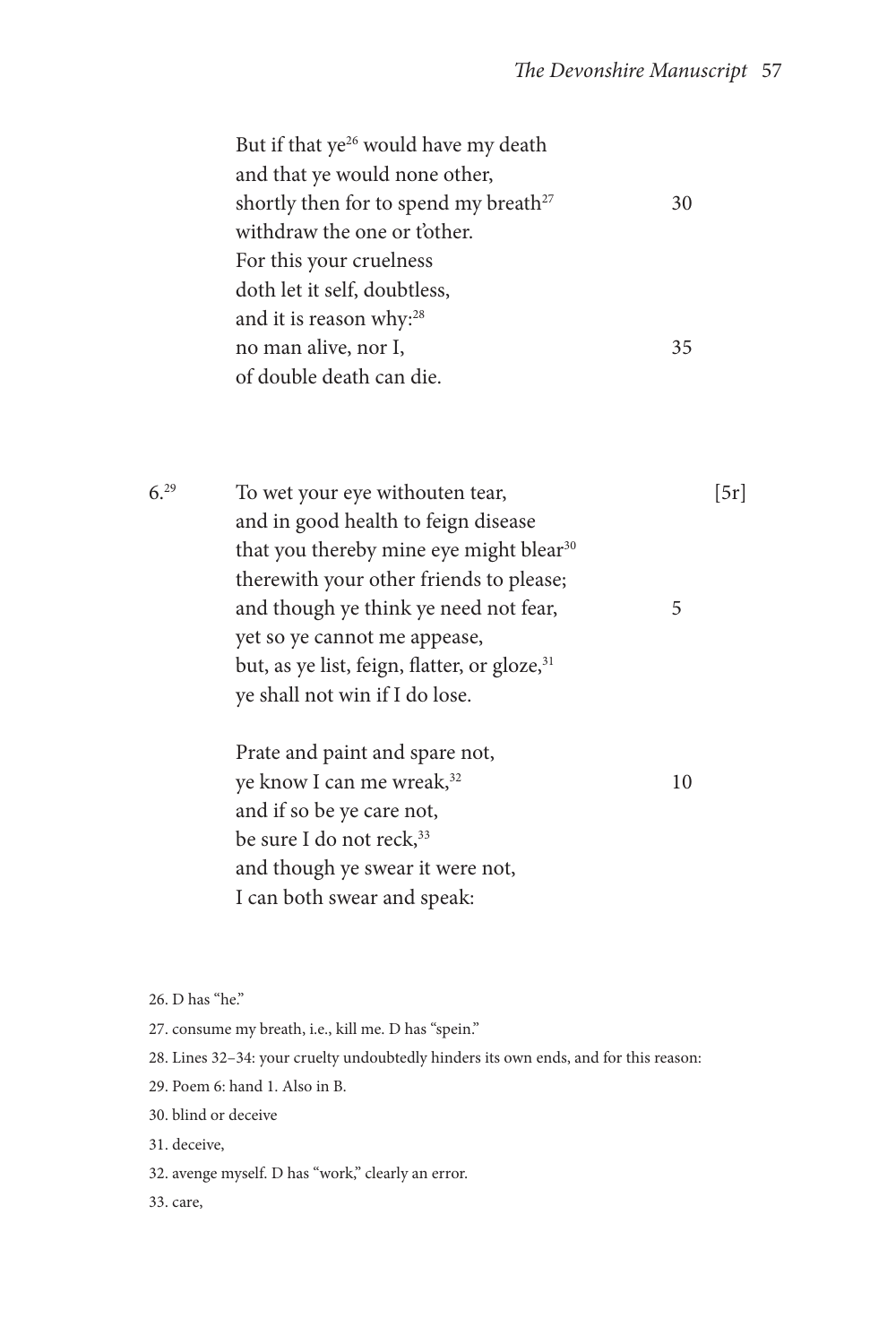By God and by this cross, 15 if I have the mock, ye shall have the loss.

[5v is blank.]

| N | 7.34                                 | I love loved and so doth she,<br>and yet in love we suffer still;<br>the cause is strange, as seemeth me,<br>to love so well <sup>35</sup> and want our will.        | [6r] |
|---|--------------------------------------|----------------------------------------------------------------------------------------------------------------------------------------------------------------------|------|
|   |                                      | O deadly yea! O grievous smart!<br>Worse than refuse, unhappy gain!<br>I love! Whoever played this part<br>to love so well and live in pain?                         | 5    |
|   |                                      | Was ever heart so well agreed,<br>since love was love, as I do trow, <sup>36</sup><br>that in their love so evil did speed:<br>to love so well and live in woe?      | 10   |
|   |                                      | This mourn we both and hath done long<br>with woeful plaint and careful voice.<br>Alas, alas, it is a grievous wrong<br>to love so well and not rejoice.             | 15   |
|   |                                      | And here an end of all our moan.<br>With sighing of $t^{37}$ my breath is scant<br>since, of mishap, ours is alone: <sup>38</sup><br>to love so well and it to want. | 20   |
|   | 36. as I suppose,<br>37. D has "of." | 34. Poem 7: hand 1.<br>35. Here and in the refrain throughout, D has "will."                                                                                         |      |
|   |                                      | 38. ours is a unique misfortune:                                                                                                                                     |      |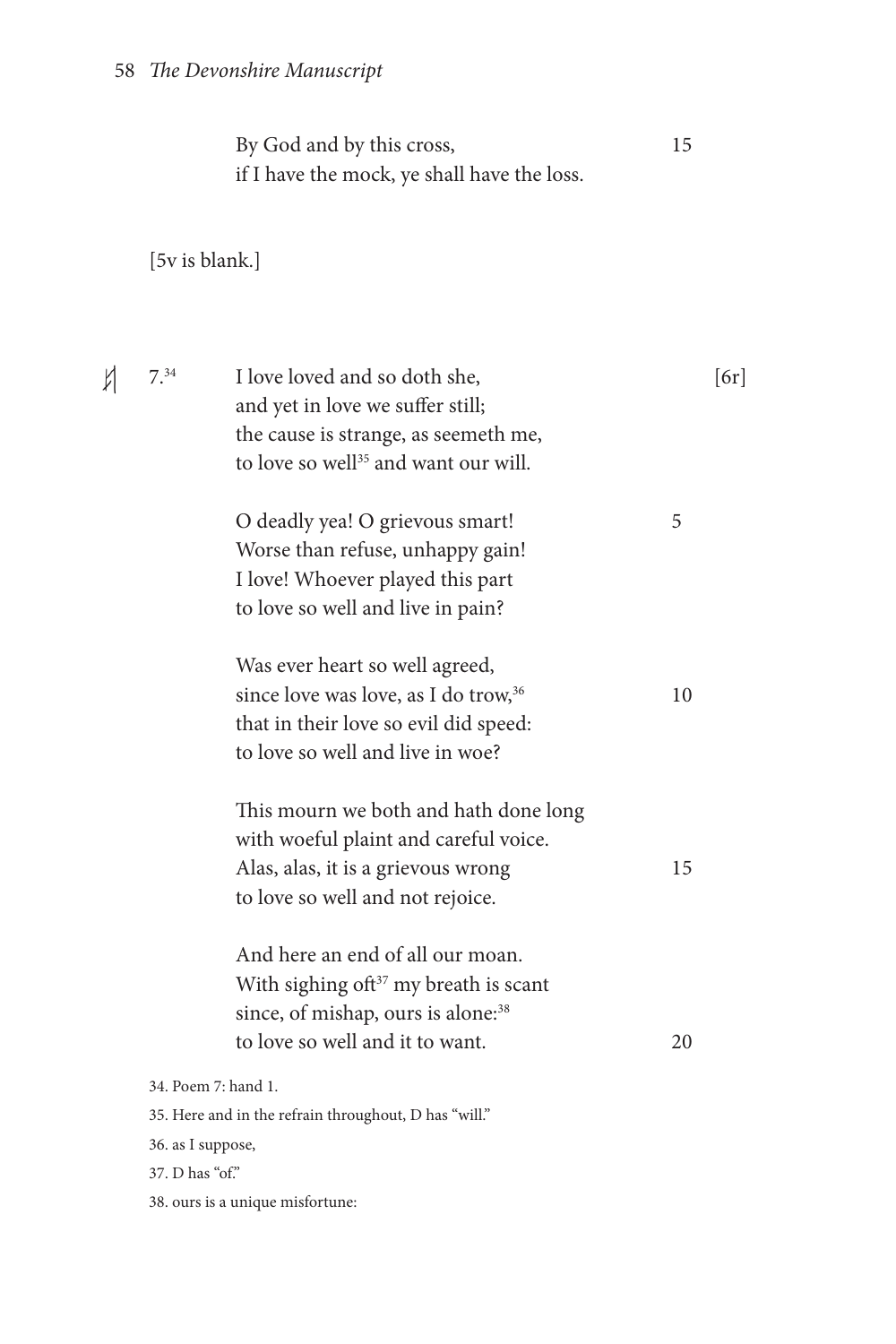But they that causer is of this, of all our cares God send them part that they may know what grief it is to love so well and live in smart.

amen<sup>39</sup>

| 8.40<br>forget this<br>it is worthy <sup>41</sup> | [6v]<br>Suffering in sorrow in hope to attain,<br>desiring in fear and dare not complain,<br>true of belief in whom is all my trust, |  |  |  |  |
|---------------------------------------------------|--------------------------------------------------------------------------------------------------------------------------------------|--|--|--|--|
|                                                   | do thou apply to ease me of my pain,                                                                                                 |  |  |  |  |
|                                                   | else thus to serve and suffer still I must.<br>5                                                                                     |  |  |  |  |
|                                                   | Hope is my hold, yet in despair to speak                                                                                             |  |  |  |  |
|                                                   | I drive from time to time, and doth not reck <sup>42</sup>                                                                           |  |  |  |  |
|                                                   | how long to live thus after love's lust,                                                                                             |  |  |  |  |
|                                                   | in study still of that I dare not break; <sup>43</sup>                                                                               |  |  |  |  |
|                                                   | wherefore to serve and suffer still I must.<br>10                                                                                    |  |  |  |  |
|                                                   | Encrease <sup>44</sup> of care I find both day and night.                                                                            |  |  |  |  |
|                                                   | I hate that was sometime all my delight.                                                                                             |  |  |  |  |
|                                                   | The cause thereof ye know I have discussed,                                                                                          |  |  |  |  |
|                                                   | and yet to refrain it passeth my might;                                                                                              |  |  |  |  |
|                                                   | wherefore to serve and suffer still I must.<br>15                                                                                    |  |  |  |  |
|                                                   | Love who so list, at length he shall well say                                                                                        |  |  |  |  |
|                                                   | to love and live in fear it is no play.                                                                                              |  |  |  |  |
|                                                   |                                                                                                                                      |  |  |  |  |
|                                                   | 39. Written by MD, who uses a form of lead marker or pencil, as she does for poem 86.                                                |  |  |  |  |
|                                                   | 40. Poem 8: hand 2. Also in B. The poem is an acrostic, with the first letter of each stanza<br>together spelling SHELTUN.           |  |  |  |  |
|                                                   | 41. The annotation "forget this" is written by MD; "it is worthy" is a response written by MSh.                                      |  |  |  |  |
|                                                   | 42. I put off speaking, and do not take care                                                                                         |  |  |  |  |

- 43. ever thinking of that about which I dare not speak openly;
- 44. Increase. I retain the original spelling to preserve the acrostic.